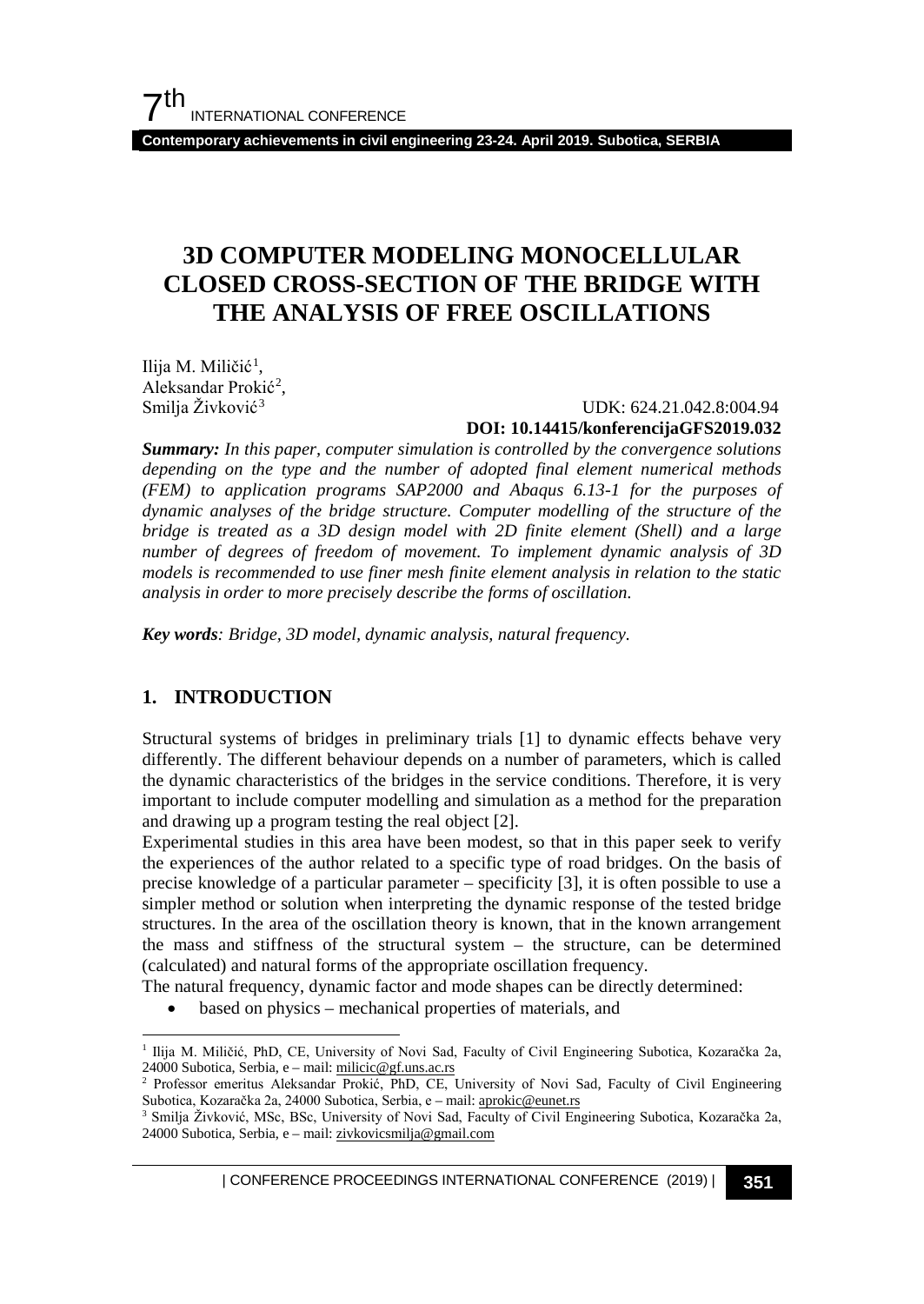## $\overline{\phantom{a}}$ . МЕЂУНАРОДНА КОНФЕРЕНЦИЈА

#### **Савремена достигнућа у грађевинарству 23-24. април 2019. Суботица, СРБИЈА**

static system structure.

Damping cannot be determined in such way because damping force can depend on:

- from the model (structural system) which oscillates,
- the elements of the second model (adjacent model building),
- the environment in which the model is oscillating, etc., which the formation of the term of damping force becomes a remarkable problem and we do not investigate them in this paper.

On the other hand, the analysis of the results obtained in testing – the monitoring of certain sizes in the real structure and the results of computer simulation provides us:

- detect shortcomings and irregularities in the "work" of structure,
- the adoption of an appropriate assessment of the situation in the behavior of the bridge,
- prerequisites to development and design of modern bridge structures,
- the improvement of existing technical standards, rules, regulations and standards, etc.

#### **2. COMPUTER MODELING**

Modelling is defined by a set of logical activities that build applications for the CAA computational model structures. This is essentially the most vulnerable and the hardest place in structural design. In general modelling represents experience and intuition professional who prepares the model structures. On the other hand, at modelling contractors required great creativity, judgment and perseverance with no small investment concrete work with your computer. Note that the results obtained by calculation of the numerical model by evaluating the behavior only of the built structure. The construction behaves according to the laws of physics and not by the regulations or guidelines for the use of computer application [5].

#### **2.1. CHARACTERISTICS OF THE FINITE ELEMENT METHOD**

The finite element method (FEM) is assigned to the discrete analysis methods and is based on physical discretization treated domain. Continuum with an infinite number of degrees of freedom is approximated by a discrete model of interconnected finite elements with a finite number of degrees of freedom. Approximation of the continuum to the FEM is carried out in such a way that:

- $\alpha$  continuum is divided into sub domains with the resulting dimensions (finite elements and configuring the network of finite elements),
- finite elements associated with a finite number of points (these points are located on the contour elements and are referred to as nodes)
- treated with variable fields, e.g. shifts every finite element describes the interpolation function,
- interpolation function are functions of a preset for the type of the finite element, and as a link between the values of the variable displacement fields at any point of the finite element and the value of the variable displacement fields at the nodes.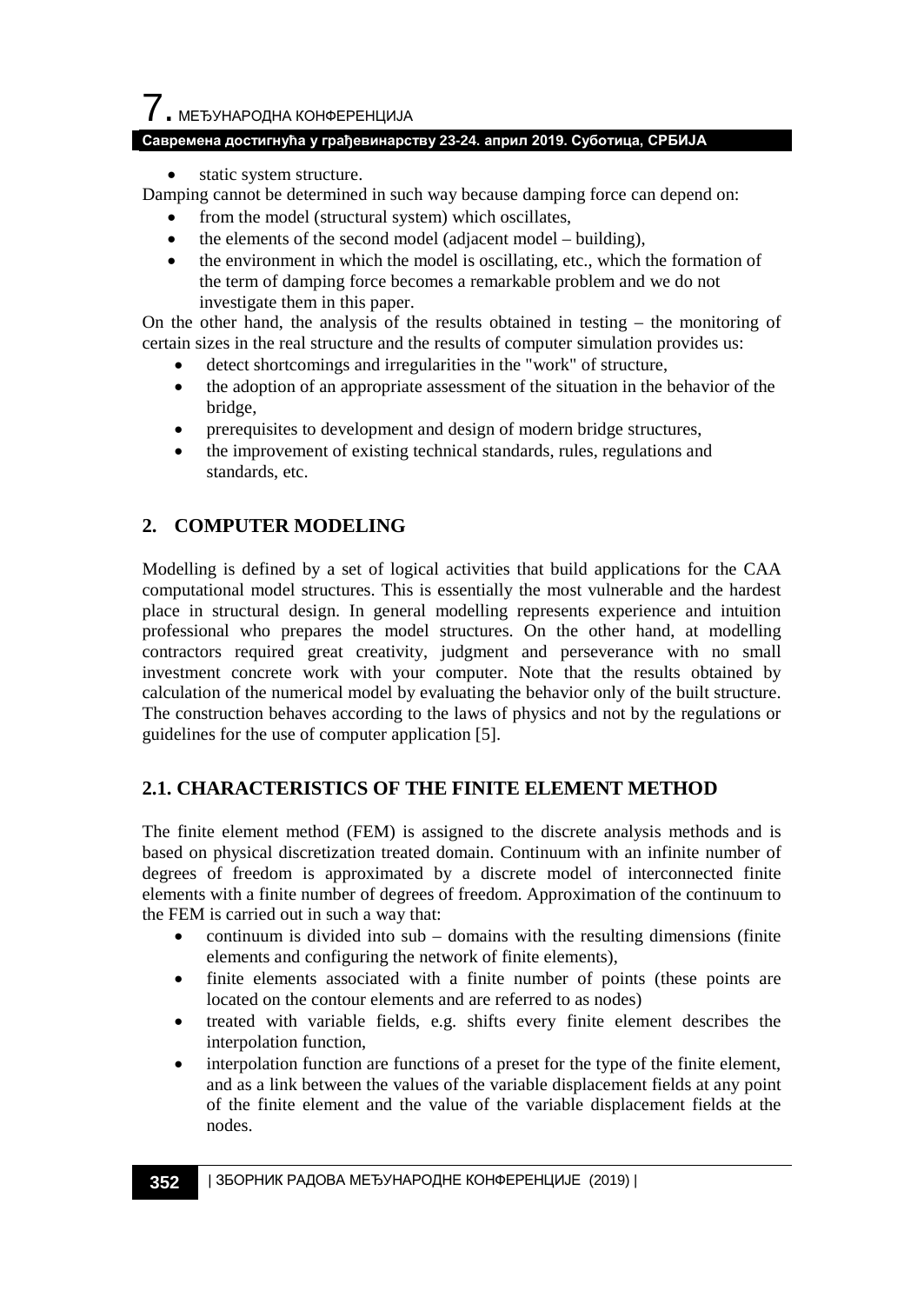

**Contemporary achievements in civil engineering 23-24. April 2019. Subotica, SERBIA**



*Figure 1 – Computational 3D bridge model*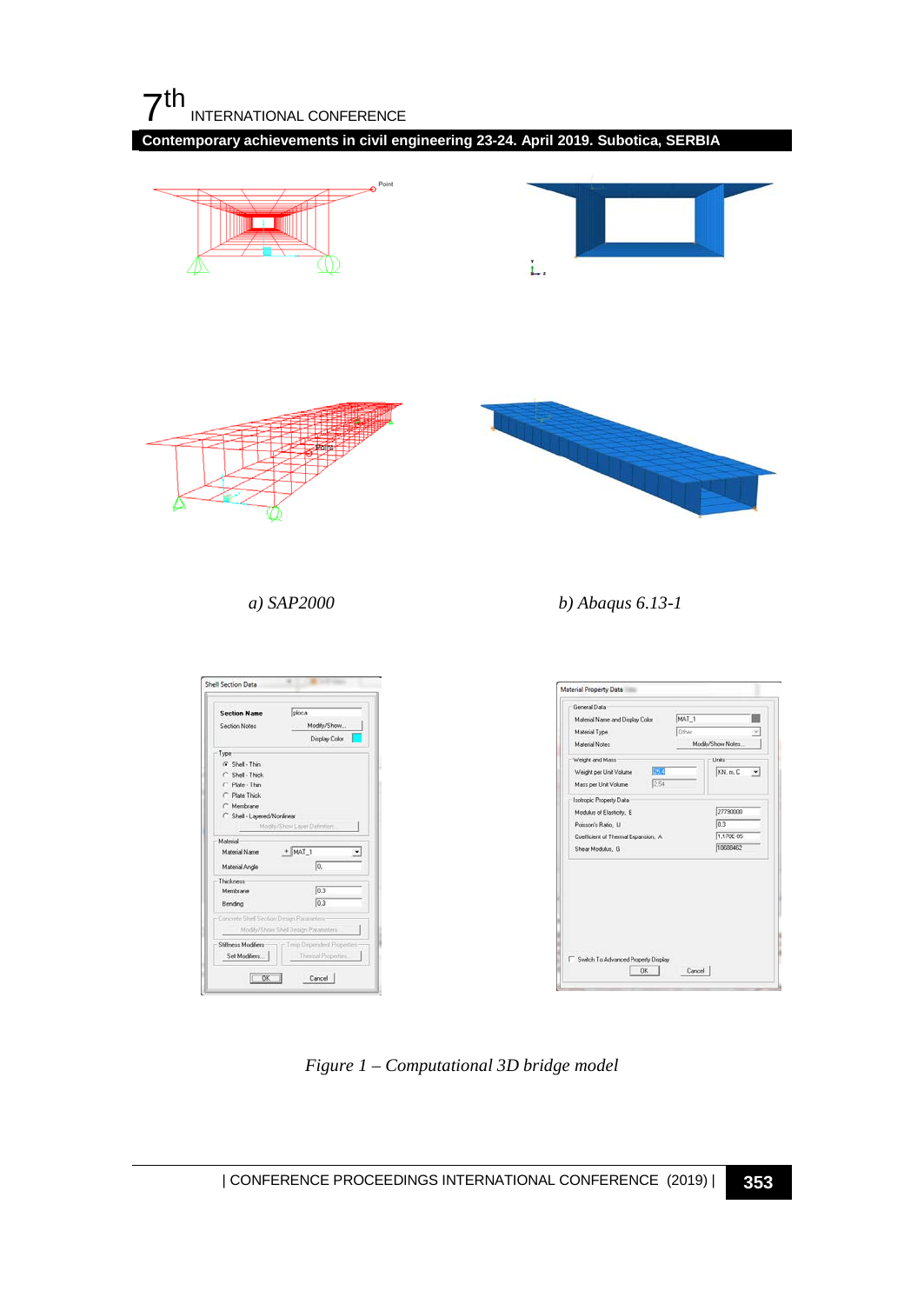# $\overline{\phantom{a}}$ . МЕЂУНАРОДНА КОНФЕРЕНЦИЈА

#### **Савремена достигнућа у грађевинарству 23-24. април 2019. Суботица, СРБИЈА**

Accordingly, by using the interpolation function establishes a direct connection between the values of the function at any point of the basic element and the unknown parameters in the nodes. Method of continuous translation of the physical system in a discrete, that is, the way of forming the system of algebraic equations by means of which the contour is approximated a certain task, determines a variation of the FEM. We conclude that the variant of FEM method differs from other methods only in terms of formal approaches.

There are four basic types of FEM:

- Direct method
- Variational method,
- Method of residues, and
- Method of energy balance.

Many functions is an array of variables in one element, called interpolation function or approximate functions. The value of the function at a point is interpolated between its value in the nodes. With these features, there is provided only a qualitative change in the parameters of the element, which means that it is defined only by the shape and the intensity of the change determined by the values of the nodes. From choosing the interpolation function depends on the fulfillment of continuity between the individual elements. Whether they are or are not satisfied in terms of compatibility between the limits of the individual elements, the elements may be compatible and incompatible. The FEM is used as an interpolation function:

- Lagrange's polynomials,
- Hermite's polynomials,
- Serendipity functions, etc.

#### **2.1.1 Free oscillations (bending – torsional oscillations)**

Determination of natural frequencies is important information for dynamic analysis of structures. Real structures have "infinite" number of degrees of freedom, which is the number of natural frequencies of the structure is "infinite". For the experimental analysis of structures is not necessary to know the "infinitely" many natural frequencies. The most important frequencies are usually lowest, depending on the dynamic effects (load) that arises. According to [11], eigenvector analysis determines the undamped free – vibration mode shapes and frequencies of the system. These natural modes provide an excellent insight into the behavior of the structure. They can also be used as the basis for response – spectrum analyses, although Ritz vectors are recommended for this purpose. Eigenvector analysis involves the solution of the generalized eigenvalue problem:

$$
\left|K - \Omega^2 \cdot M\right| \cdot \Phi = 0\tag{1}
$$

where

- $K -$  is the stiffness matrix.
- $M$  is the diagonal mass matrix,
- $\Omega^2$  is the diagonal matrix of eigenvalues, and
- $\Phi$  is the matrix of corresponding eigenvectors (mode shapes).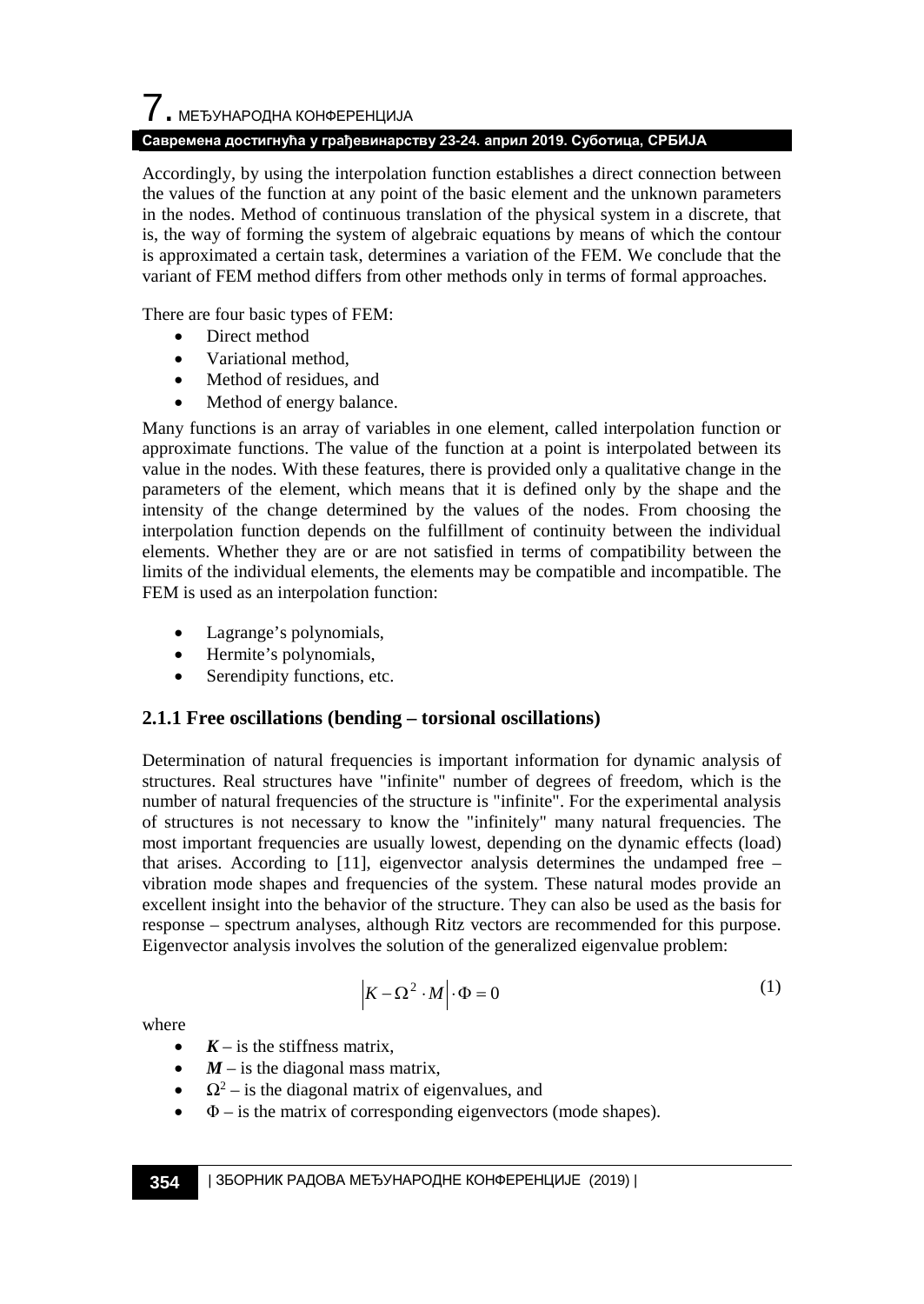#### $7<sup>th</sup>$ INTERNATIONAL CONFERENCE

#### **Contemporary achievements in civil engineering 23-24. April 2019. Subotica, SERBIA**

Each eigenvalue – eigenvector pair is called a natural oscillation mode of the structure. The modes are identified by numbers from  $,1$ " to  $, n$ " in the order in which the modes are found by the program. The eigenvalue is the square of the circular frequency  $, \omega$ " for that mode. The cyclic frequency  $\overline{f}$  and period  $\overline{f}$ , of the mode are related to  $\overline{f}$ ,  $\omega$  by:

$$
T = \frac{1}{f} \tag{2}
$$

and

$$
f = \frac{\omega}{2\pi} \tag{3}
$$

You may specify the number of modes  $n<sup>th</sup>$ , to be found. The program will seek the  $n<sup>th</sup>$ lowest – frequency (longest – period) modes. The number of modes actually found  $n<sup>th</sup>$  is limited by:

- the number of modes requested,  $\ldots$ <sup>"</sup>
- the number of mass degrees of freedom in the model

A mass degree of freedom is any active degree of freedom that possesses translational mass or rotational mass moment of inertia. The mass may have been assigned directly to the joint or may come from connected elements. Only the modes that are actually found will be available for any subsequent response – spectrum analysis processing.

| Mode shapes | Mode type      | <b>SAP 2000</b><br>(H <sub>Z</sub> ) | <b>Abaqus 6.13-1</b><br>(Hz) | <b>Difference</b><br>$\frac{9}{0}$ |
|-------------|----------------|--------------------------------------|------------------------------|------------------------------------|
|             | <b>Torsion</b> | 2.9470                               | 3.0504                       | $-3.51$                            |
|             | Vertical       | 3.5602                               | 3.2007                       | 10.10                              |
| Ш           | <b>Torsion</b> | 7.7966                               | 7.6816                       | 1.48                               |
| IV          | Vertical       | 9.6847                               | 8.9761                       | 7.32                               |
|             | <b>Torsion</b> | 9.8084                               | 9.7193                       | 0.91                               |
|             | <b>Torsion</b> | 12.7268                              | 11.3460                      | 10.85                              |

*Table 1 – The results of computer simulations of free oscillations*

#### **How would the results of the analysis of numerical methods to accept it is necessary to check the convergence of solutions depending on the number of finite elements.**

From the literature  $[12]$ , it is known that for oscillation analysis should be used more – a finer mesh size than the elements of the statistical analyses for describing the precise forms of oscillation.

However, the question is whether this is the case for understanding natural frequencies of oscillation model?

In this work, the analysis of free oscillations is contemplated the first half of natural frequencies and mode shapes of the structure theory in two applicative software (SAP2000 and Abaqus 6.13-1) by two independent modelers (Table 1). On the other hand, to check convergence solutions as a function of the shape and the number of finite elements discussed the first three frequency as other higher frequency equal to converge. Convergence solutions oscillation frequency is carried out only in the programming environment Abaqus 6.13–1., see Figure 2, 3 and 4.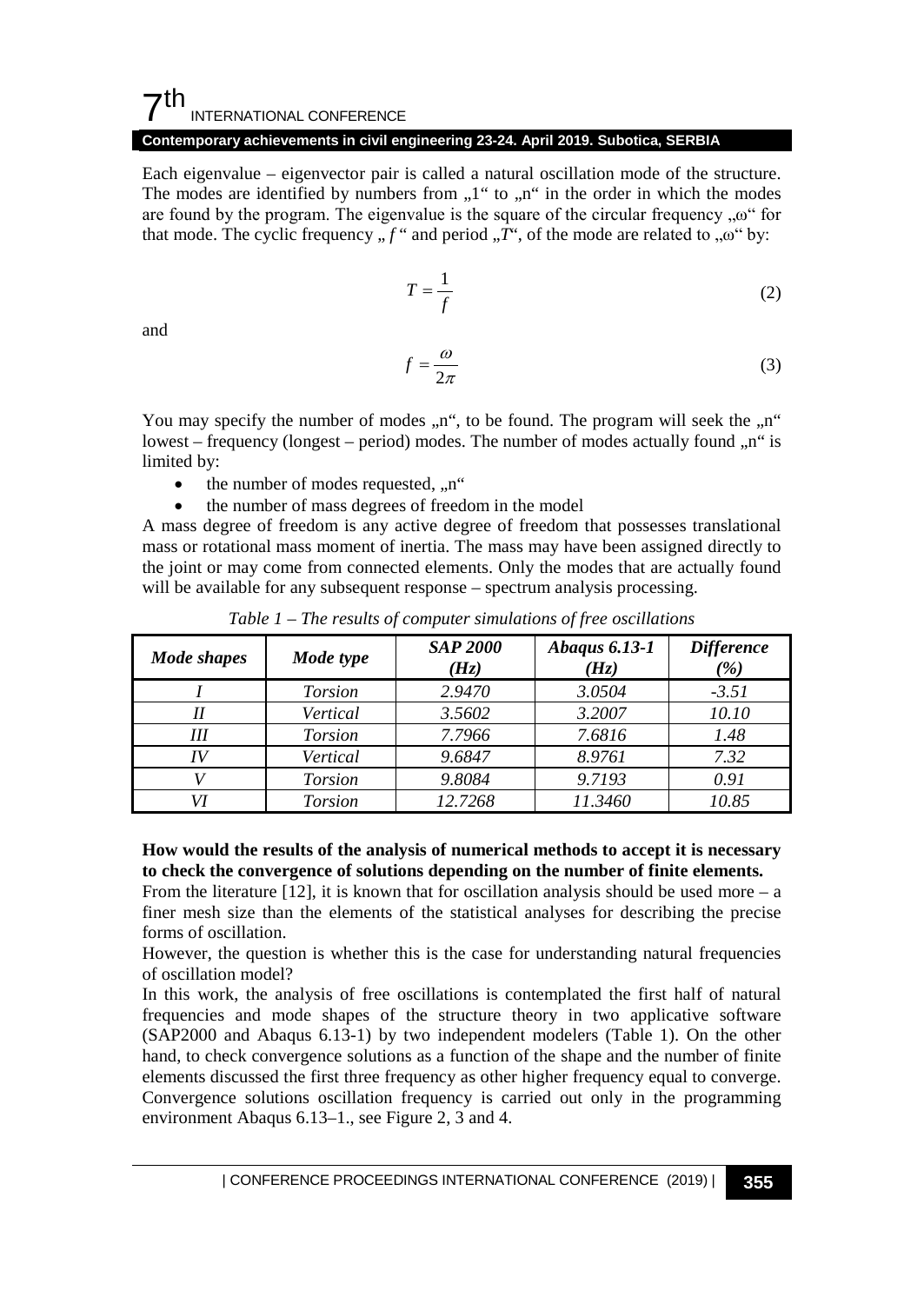#### **Conclusion 1:**

If the number of finite elements "<100" expressed the instability of solutions, while the number of finite elements "> 100", we have the stability of the value of natural frequencies.



*Figure 2 – I mode shapes - a natural oscillation frequency as a function of the number of FE*



*Figure 3 – II mode shapes - a natural oscillation frequency as a function of the number of FE*



*Figure 4 – III mode shapes - a natural oscillation frequency as a function of the number of FE*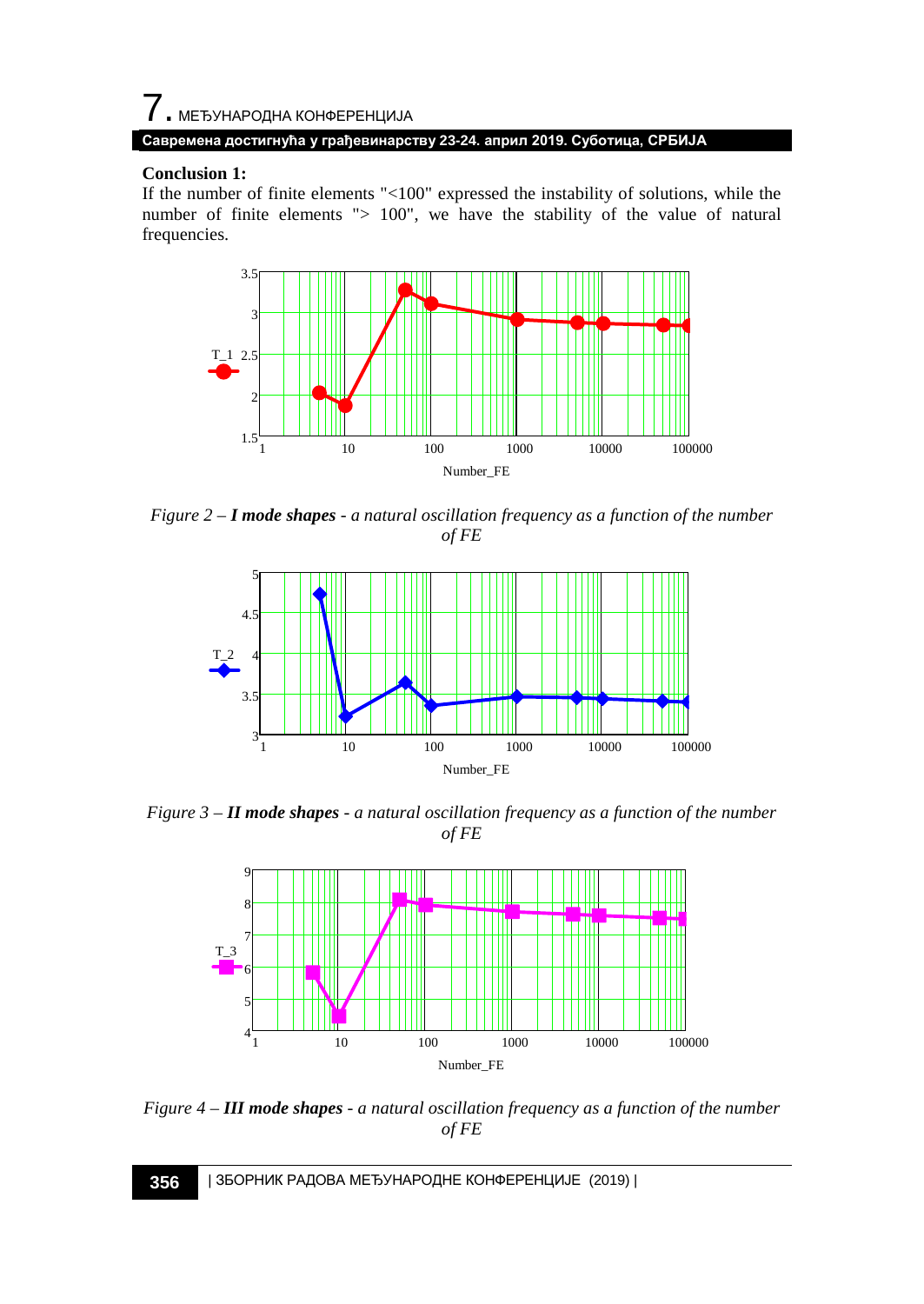

**Contemporary achievements in civil engineering 23-24. April 2019. Subotica, SERBIA**



*Figure 5 – Abaqus 6.13-1, The first mode shapes – coarse finite element mesh*



*Figure 6 - Abaqus 6.13-1, The first mode shapes – fine finite element mesh*

#### **Conclusion 2**

If the number of finite elements " $<100$ " form of oscillation – change position FE is inaccurate (Fig. 5), or if the number of finite elements 100000, we geometrically precise form of oscillation 3d model (Fig. 6), which is an important the contribution of this research.

#### **3. RESULTS OF COMPUTER SIMULATIONS**

The research results of computer simulation of 3D model's response of free oscillations in the first six forms of oscillation are shown in figures 7, 8, 9, 10, 11 and 12. In order processing time was as short as possible and used computer memory as small as possible was not imposed on the finer network of final elements. Therefore, the results of oscillation forms of Abaqus software environments are somewhat lower quality, while in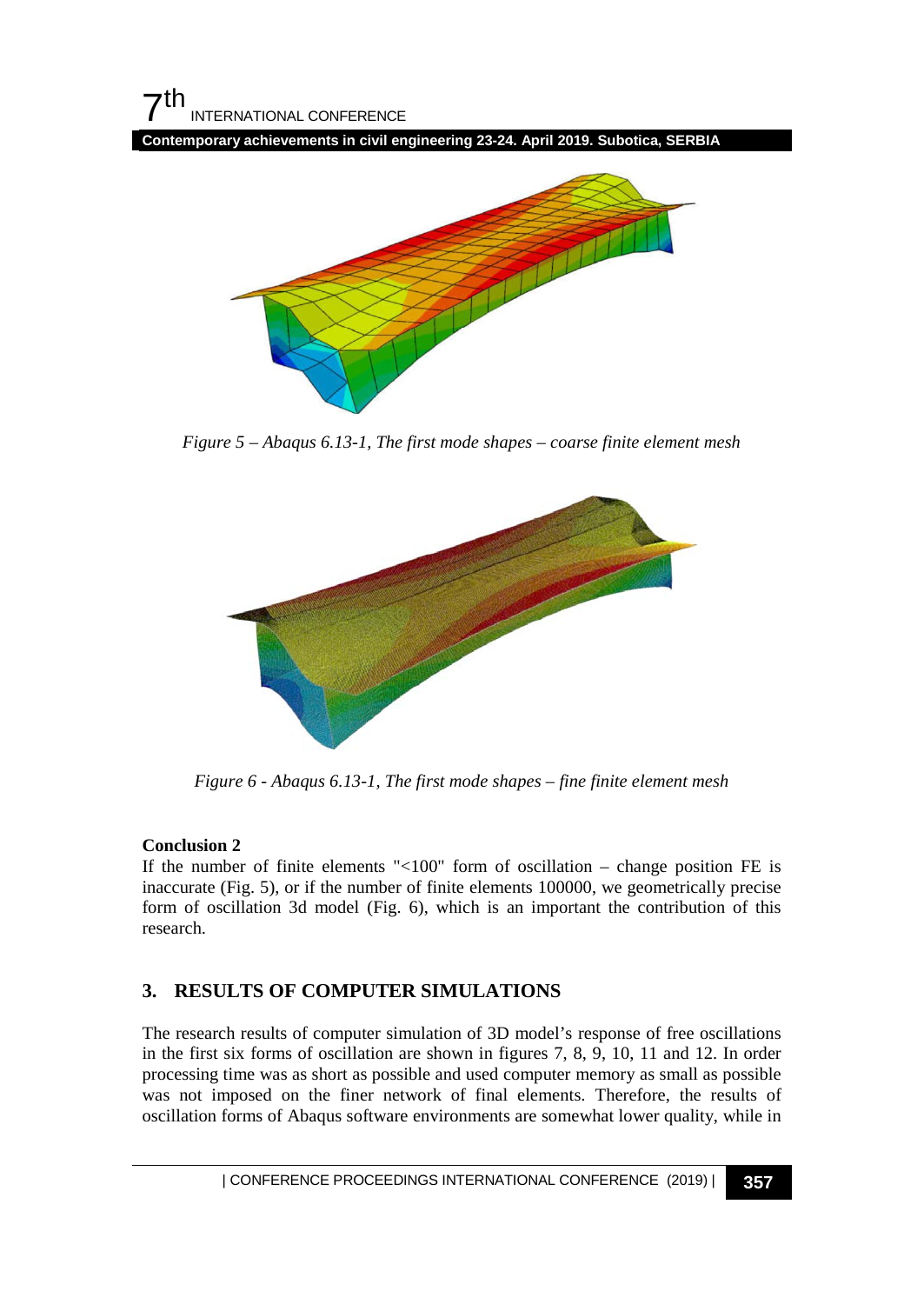# $\overline{7}$ . МЕЂУНАРОДНА КОНФЕРЕНЦИЈА

#### **Савремена достигнућа у грађевинарству 23-24. април 2019. Суботица, СРБИЈА**

the program SAP2000 network pound the division within the 5x5 modelled finite elements, figure 1a. Common characteristic of all represented with these two computer programs that there are differences in describing oscillation forms 3D models.



*Figure 7 – The first mode shapes*



*Figure 8 – The second mode shapes*



*Figure 9 – The third mode shapes*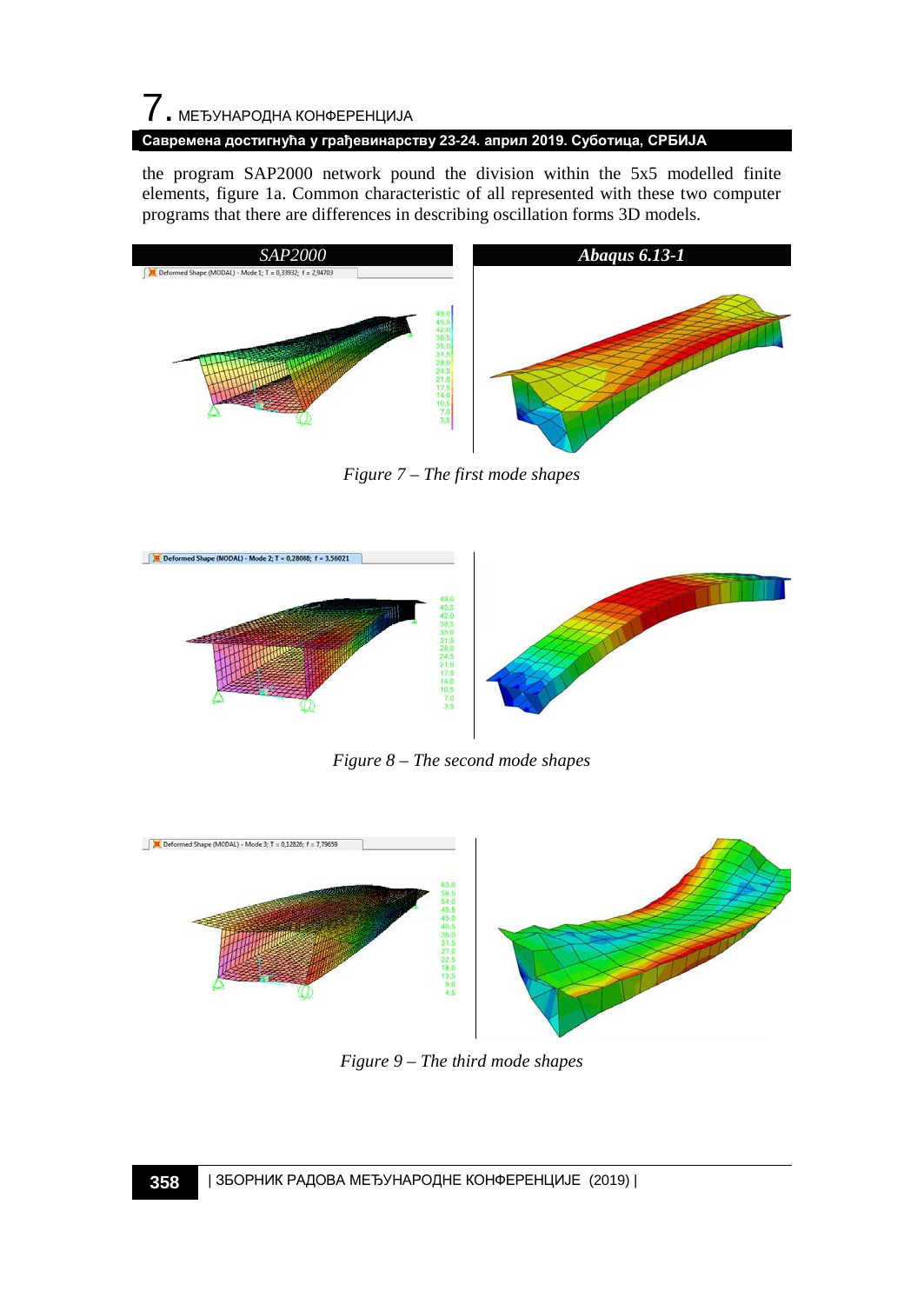

Figure 10 – The fourth mode shapes



*Figure 11 – The fifth mode shapes*



*Figure 12 – The sixth mode shapes*

### **4. CONCLUSION**

Based on the presented theoretical analysis of free oscillations and simulation with 3D model of the bridge are given certain conclusions. "In situ" measurement of the treated dynamic size in this work are important in difficult to spot the "naked eye" detection and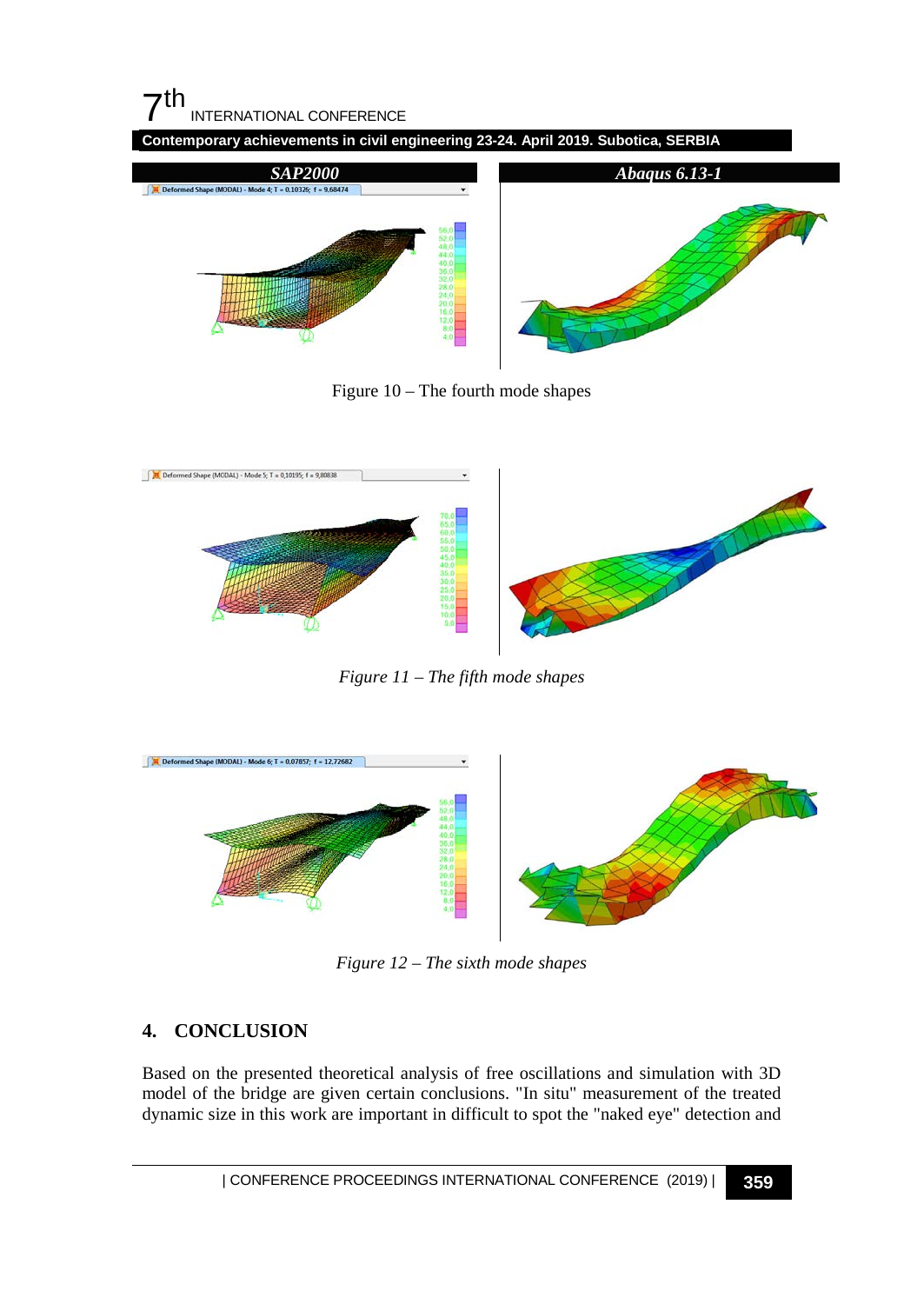#### **Савремена достигнућа у грађевинарству 23-24. април 2019. Суботица, СРБИЈА**

determination of the state of behaviour of the structural elements, and wherein the base for representing:

- a simple,
- quick and
- a non destructive methods for testing structures.

By analysing the results of the dynamic parameters of a structural system between the two tests (for an interval of time) issues specific conclusions about substantial changes in the structures. On the other hand, the use of computers in the computer mechanics experimental methods have been given the speed and accuracy of reading measured values intended for:

- "online" monitoring parameters of the structural system,
- verification of analytical and numerical methods,

• validation of the results of computational simulation of 3D models of bridge structures.

#### **Acknowledgements**

The results presented in this paper are the result of work of this project No. 142-451- 3768 / 2016-03 funded by the Provincial Secretariat for higher education and scientific research AP Vojvodina.

#### **REFERENCES**

- [1] Vlajić, LJ. M., Miličić, I.M., Prokić, A. D. (2014): Eksperimentalna analiza dinamičkih uticaja spregnute konstrukcije u fabrici "Banini a.d." u Kikindi, DOI:10.14415/konferencijaGFS 2014.013, Zbornik radova Građevinskog fakulteta, Međunarodna konferencija "Savremena dostignuća u građevinarstvu", str. 107-116.
- [2] Миличић, М.И., Романић, Ј.М. (2015): Теоријска анализа динамичких утицаја 1Д модела побуђеног дејством спољашњих померања, Зборник радова међународна конференција "Савремена достигнућа у грађевинарству", ISBN 978-86-80297-62-0, Суботица, стр. 347-350.
- [3] Prokić, A., Lukić, D., and Miličić, I. (2013): Free Vibration Analysis of Cross-Ply Laminated Thin – Walled Beams with Open Cross Sections: Exact Solution. ASCE Journal of Structural Engineering, ISSN 0733-9445, Vol. 139, No. 4: pp. 623-629.
- [4] Prokić, A., Folić, R., Miličić, I. (2013): A closed form approximate solution for coupledvibrations of composite thin – walled beams with mid – plane symmetry, Tehnički vjesnik, Slavonski Brod, Croatia, ISSN 1330-3651, Vol. 20, No 5, pp. 883- 890.
- [5] Wilson, E.L. (2012): Three Dimensional Static and Dynamic Analysis of Structures, ISBN 0-923907-00-9, Third Edition, Berkeley, California, USA.
- [6] Huang, D.Z., Wang, T.L., and Shahawy, M. (1995): Vibration of thin-walled boxgirder bridges excited by vehicles, ASCE, Journal of Structural Engineering, Vol. 121, No 9, pp. 1330 – 1337.